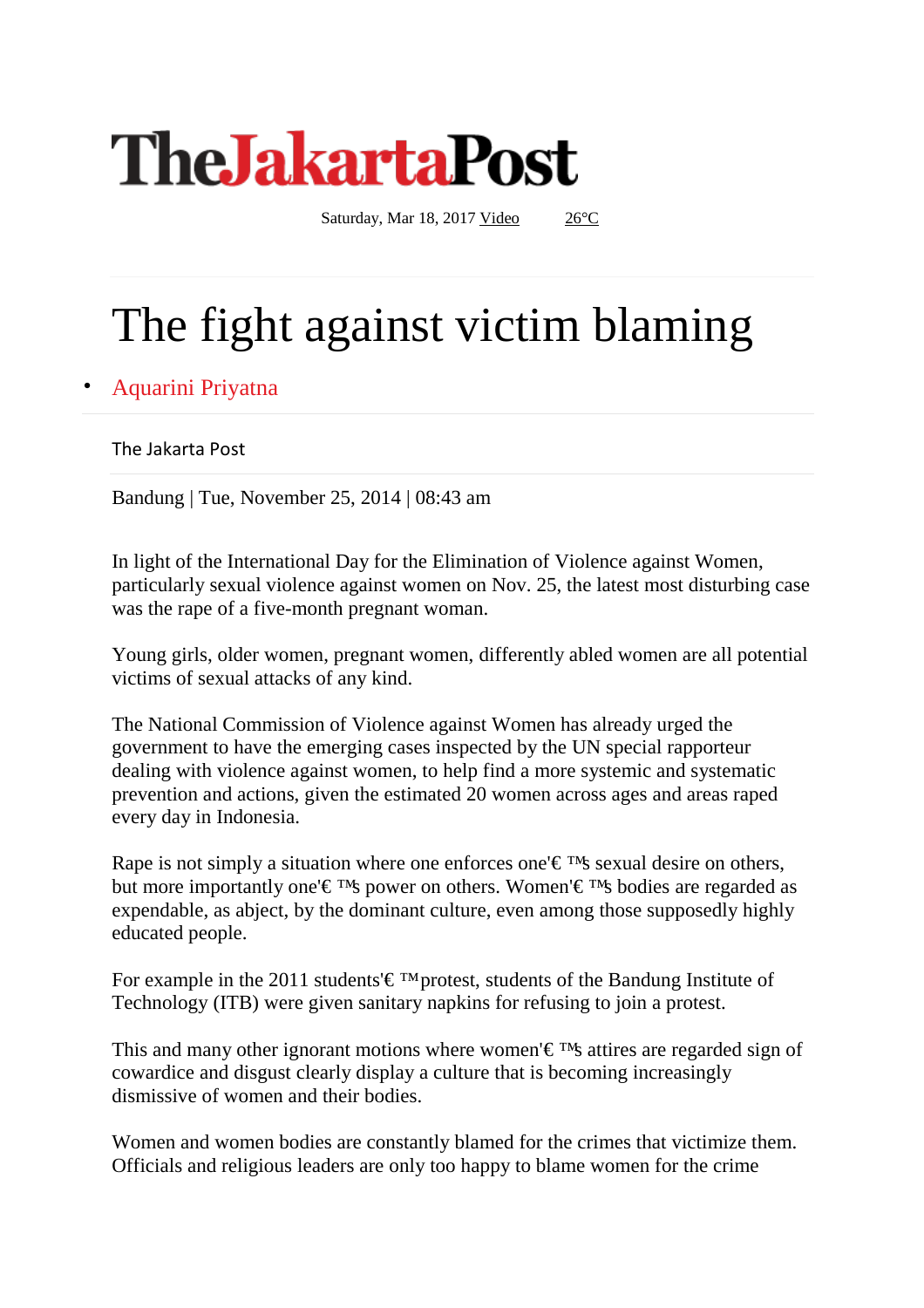committed against them. Even the former education minister, Muhammad Nuh, unashamedly commented that rape was often just a case of consensual sex.

Instead of using his power to help the victim, a high school student, Nuh supported the school that expelled her. The show of ignorance continued with many other figures blamed victims of rape or made light of the crime.

They included Daming Sanusi a justice candidate, Marzukie Ali, the former parliament speaker, Ramli Mansur, the West Aceh regent and Fauzi Bowo, who at the time of several rapes in public transportation was Jakarta governor.

Daming had said he was only trying to lighten up the atmosphere during the  $\epsilon$   $\epsilon$   $\epsilon$  fit and proper test' $\epsilon \cdot$  by the legislature when he said that both the rapists and the victims enjoy the act, in answering whether he would rule a death penalty for rapists. Sadly, even the lawmakers laughed at the supposed joke.

Fauzi urged women not to wear mini skirts, rather than urging men to control their desire or urging harsher penalty for rapists.

Many victims are children and even babies ' $\epsilon$ " a nine-month old baby died after being raped by her own uncle last year. Many others are school girls raped by friends and relatives, including fathers, uncles, and a grandfather. One girl was even gangraped by nine policemen in Gorontalo, also last year.

One cannot likewise dismiss the case involving the writer Sitok Srengenge who was finally arrested by the police for raping a university student. With leading figures being given spaces to articulate mysoginistic views, we will endlessly be told that it is women themselves that invite other people'€ ™s attack on their bodies, on their sense of self, on their humanity.

Popular culture is not helping either with celebrities joking about rapes. One presenter named Olga caused outrage when he joked about losing virginity in a public transportation, clearly referring to the 2011 rape cases in public transportation.

Olga was later reported to the Indonesian Broadcasting Commission for his insensitivity. Rape is not a joke, it never is.

Men'€ ™s sexuality is regarded natural, uncontrollable, aggressive and primitive so men are not to be held accountable for sexual aggression. Yet women'€ ™s sexuality is constructed to be that of the recipient of men' $\epsilon$ <sup>TM</sup>s sexuality, thus women are held responsible for taking control not only of their bodies and sexuality but also of men'€ ™s sexuality.

Thus ex governor Fauzi and the other figures demanded women to be responsible for men'€ ™s sexuality by first and foremost regulating how women should embody their bodies, and not how men should live and control their bodies and sexuality.